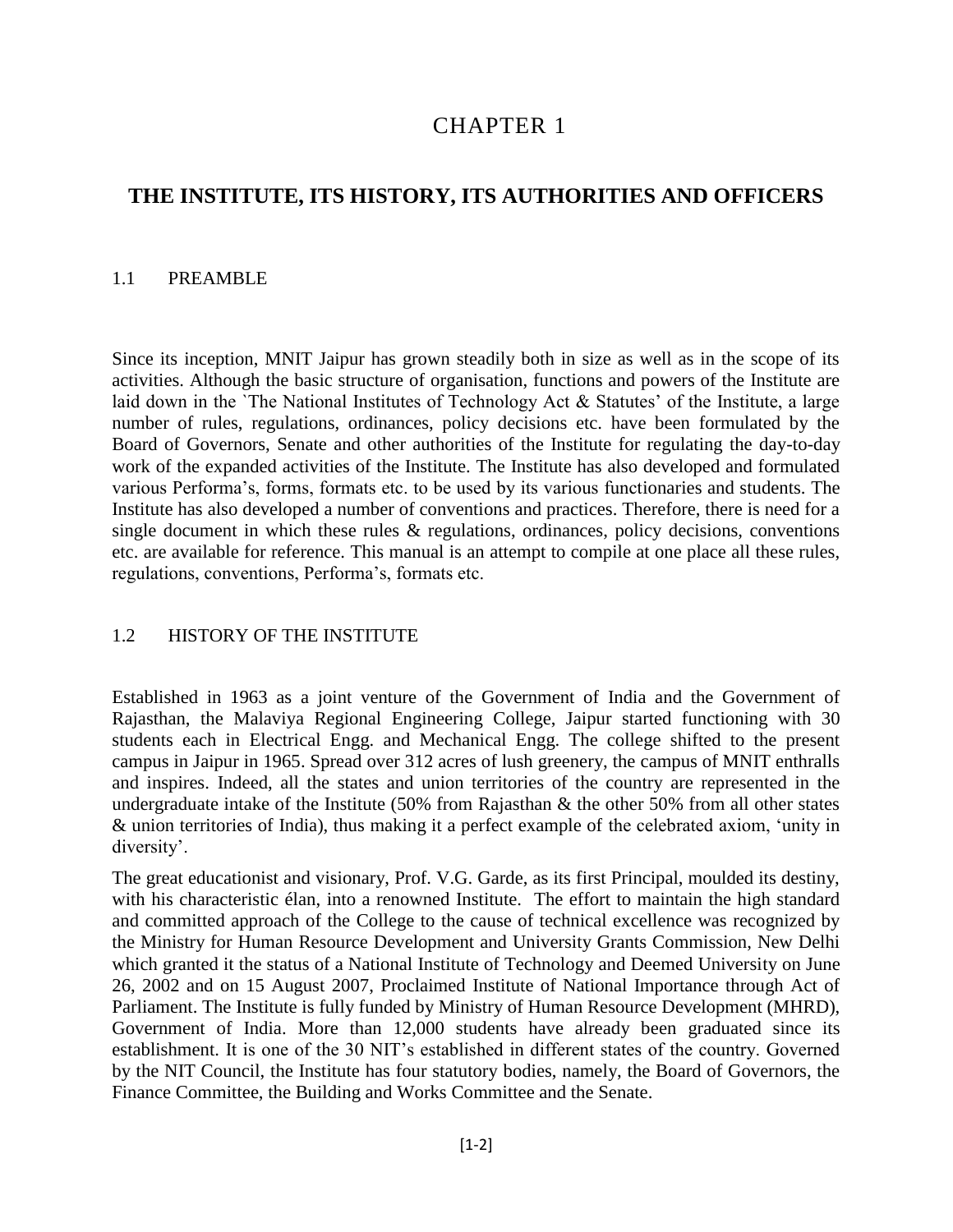The Institute is based in Jaipur which is a lively and vibrant city. Situated in Northern India at a distance of around 260 km south of Delhi, Jaipur would have been a part of the Thar Desert, but for the Aravalli Hills that provide it with much needed security from one side. The Institute is located near Malaviya Nagar on Jawahar Lal Nehru Marg. The main Railway Station and Bus Stand are approximately 10 km from the Institute, while the Airport is located at Sanganer at about a distance of 5 km.

The bedrock of any academic institution is the quality of its faculty and in this arena, MNIT is at the forefront. Our experienced faculties have a passion for teaching and an avowed commitment to R&C. The global perspective of the faculty makes the Institute a premiere institute of learning in India. Majority of the faculty holds doctoral degrees. Quality teaching is what we aim at so as to stimulate intellectual curiosity, creativity and innovativeness. The Institute is actively engaged in research, consultancy and developmental activities and collaborates with leading industrial houses and IT companies under various projects.

The Central Library, Central Computer Centre and Design Centre of the institute are the backbone of the institution and are accessible to the students and staff of the institute.

### **1.3 OBJECTIVES OF THE INSTITUTE**

The aims and objectives of MNIT Jaipur are:

- 1. To offer instruction in Applied Science and Engineering of a standard comparable to the best in the world;
- 2. To provide adequate facilities for postgraduate study and research to meet the needs of specialized research workers and teachers;
- 3. To provide leadership in curriculum planning, laboratory development and examination systems;
- 4. To institute programmes for faculty development both for their own staff and for the teachers of other engineering colleges;
- 5. To establish teaching and research programmes of an interdisciplinary nature;
- 6. To develop close co-operation with industry through the exchange of personnel, continuing education programmes, and consultancy services to solve live industrial problems;
- 7. To develop strong collaborative links with other Institutions and organizations including National Laboratories and Government Departments. In addition to these seven objectives, the following were added in the context of the new education policy:
- 8. To anticipate the technological needs for India and plan and prepare to cater to them;
- 9. To develop continuing education programmes for employed engineers and make them available both on campus and by distance learning techniques at off-campus locations;
- 10.To prepare instructional resource material in the conventional as well as the audio-visual; the video and the computer based modes;
- 11. To interact with the community at large to inculcate in our country men and women a feel for scientific thought and endeavor;
- 12. To cater to the development of a culture for maintenance and conservation;
- 13. To organize our study programmes to prepare manpower also for the unorganized sector and for self-employment.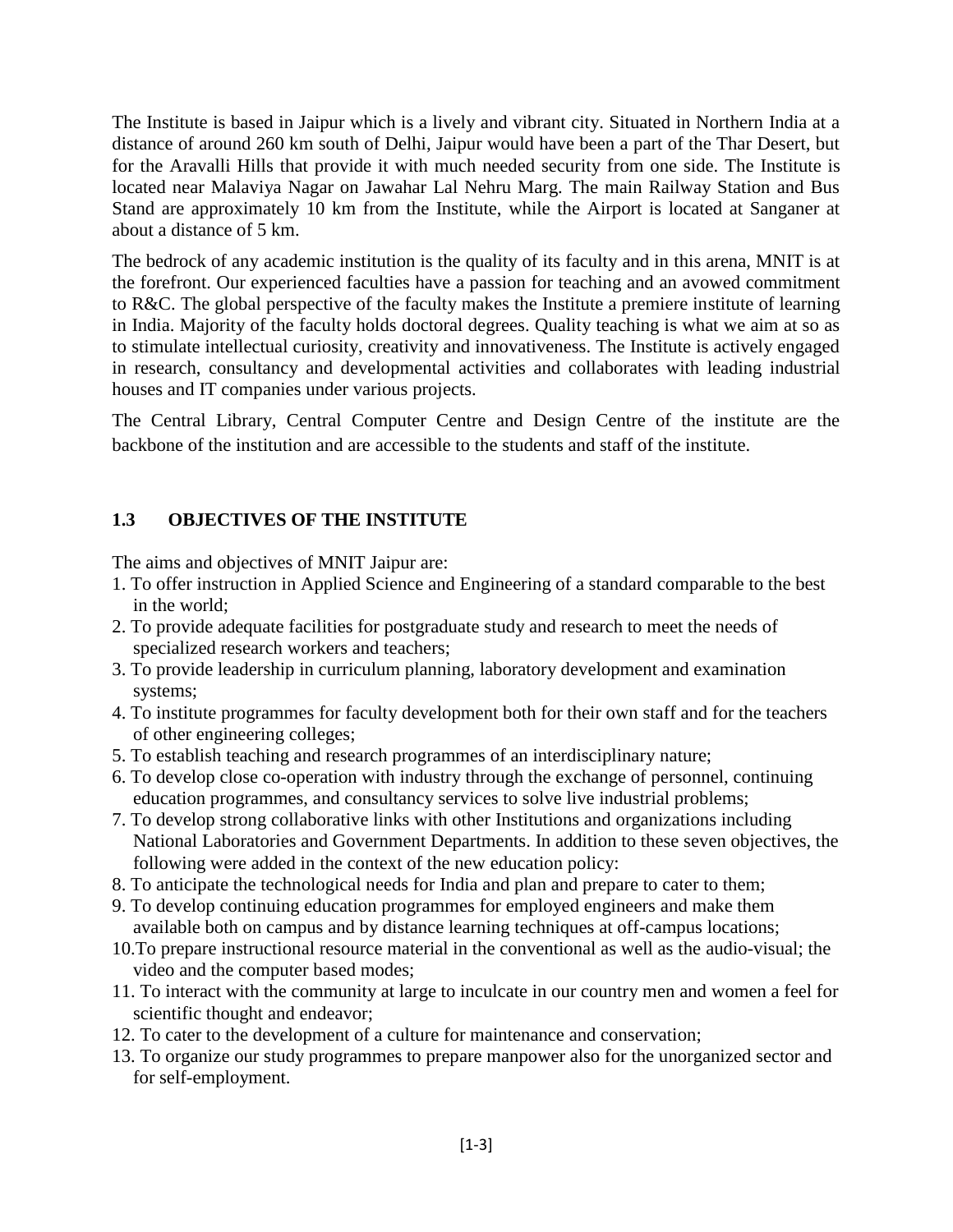In addition to these objectives, there is a mandate to the Institute to provide opportunities to the weaker sections of the society by reserving seats for them following Government of India policies and directives.

## **1.4 VISITOR**

In terms of section 9 of the National Institute of Technology Act:

- 1) The President of India shall be the Visitor of the Institute.
- 2) The Visitor may appoint one or more persons to review the work and progress of the Institute and to hold inquires into the affairs thereof and to report thereon in such manner as the Visitor may direct.
- 3) Upon receipt of any such report, the Visitor may take such action and issue such directions as he considers necessary in respect of any of the matters dealt within the report and the Institute shall be bound to comply with such directions.

Prior approval of the Visitor is also needed in certain cases as provided under the statutes.

### **1.5 NIT COUNCIL**

The NIT Council coordinates the activities of the NITs. The membership, functions and powers of the Council are given under Chapter III of the National Institute of Technology Act.

### **1.6 AUTHORITIES OF THE INSTITUTE**

The powers of the Institute are exercised through the various authorities of the Institute. According to Section 10 of the Act, the following shall be the authorities of the Institute:

(a) A Board of Governors;

(b) A Senate; and

(c) Such other authorities as may be declared by the Statutes to be the authorities of the Institute. Clauses 5 and 6 of the Statutes declare the following as authorities of the Institute within the meaning of Section 10 of the Act: (i) Finance Committee.

(ii) Building & Work Committee.

### **1.7 BOARD OF GOVERNORS**

The membership of the Board of Governors is given in Sections 11 and 12 of the Act. The functions of the Board are given in Section 13 thereof. The procedure for calling meeting of the Board and authentication of its decisions are provided under Clauses 2 and 3 of the statutes.

### **1.8 CHAIRMAN, BOARD OF GOVERNORS**

As stated under Section 11 (a) of the National Institutes of Technology Act, Chairman, Board of Governors is nominated by the Visitor. The functions of the Chairman, Board of Governors are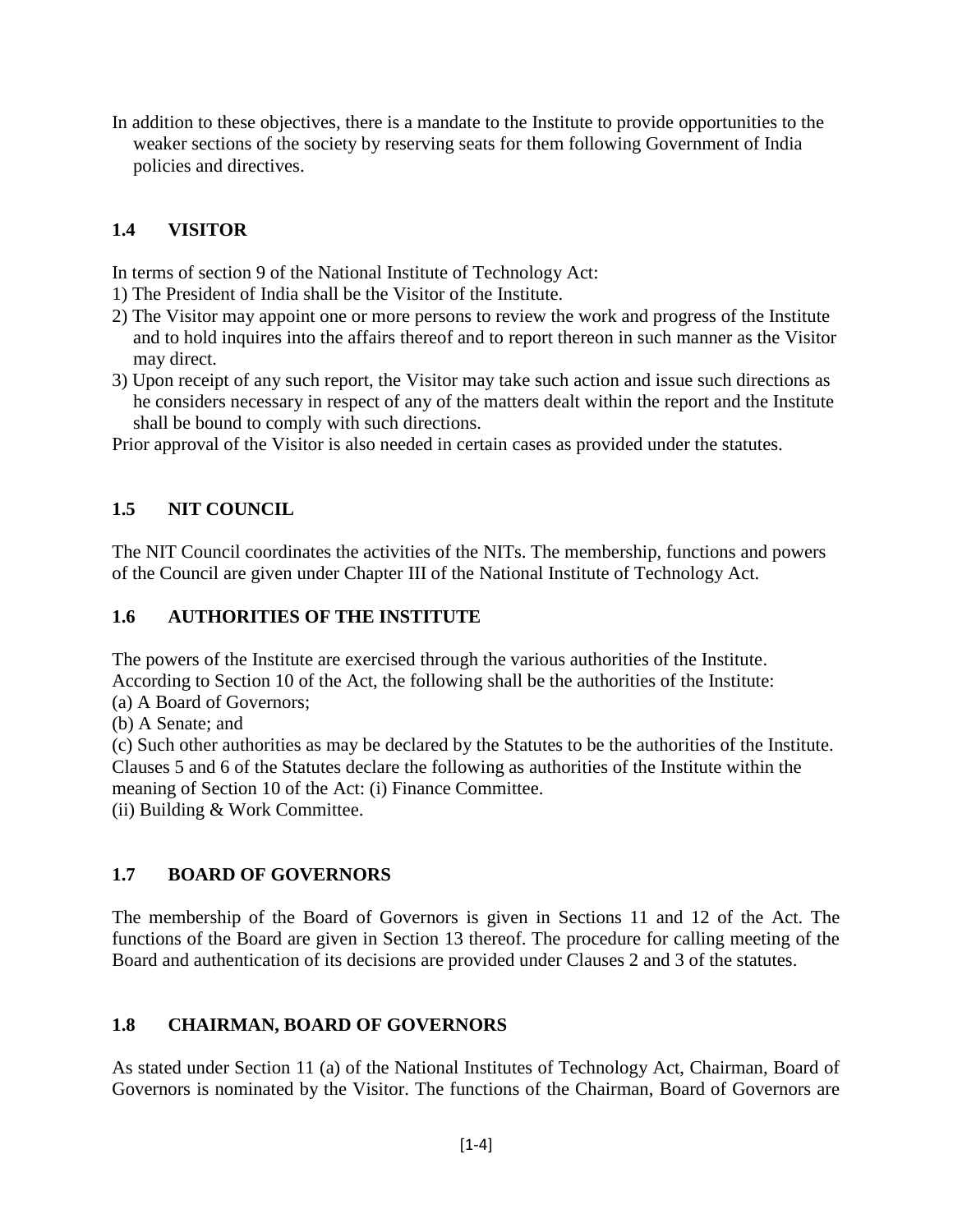described under Section 16 of the NITs Act. His powers are described under Clause 14 of the Statutes.

## **1.9 SENATE**

Subject to provisions of the NIT Act, the Statutes and Ordinances, the Senate of the Institute shall have the control and general regulation and shall be responsible for the maintenance of standards of instruction, education and examination in the Institute. The membership of the Senate is given in Section 14 of the Act and Clause 7 of the Statues. The powers of the Senate are detailed in Clause 8 of the Statutes. The procedures for calling meetings of the Senate and keeping records of the decision of the Senate are given vide Sub-Clauses 7(2) to 7(4) of the Statutes. The Director is the Chairman of the Senate.

# **1.10 FINANCE COMMITTEE**

The Finance Committee examines and scrutinizes the annual budget of the Institute prepared by the Director and makes recommendations to the Board. It also gives its view and makes recommendations to the Board either on its own or on the initiative of the Director or of the Board on any financial question affecting the Institute. The membership, functions and procedure for calling meetings of the Finance Committee are given in Clause 10 and 11 of the Statutes.

# **1.11 BUILDING & WORKS COMMITTEE**

The Building & Works Committee is responsible for construction of the major 1–8 capital works, and gives the necessary administrative approval and expenditure sanction for minor works, repairs/ maintenance and related matters of the Institute. The membership, functions & procedure for calling meetings of the Building & Works Committee are given under Clause 12 and 13 of the Statutes.

### **1.12 DIRECTOR**

As provided under Section 17(1) of the National Institutes of Technology Act, the Director of the Institute is appointed by the Visitor. The powers and functions of the Director are given under Section 17 of the NITs Act and Clause 17 of the Statutes. The Director is the principal academic or administrative and executive officer of the Institute and is responsible for the proper administration of the Institute and for the imparting of instruction and maintenance of discipline therein. He is assisted in his day to day work by Deputy Director(s), Registrar, Deans and other Officers of the Institute.

### **1.13 DEPUTY DIRECTOR(S)**

As provided under Section 17 Sub-section 5 of the National Institute of Technology Act, the Deputy Director(s) assists the Director in academic and administrative work and in maintaining liaison with other Institutions of higher learning and research and also with industrial undertakings and other employers.